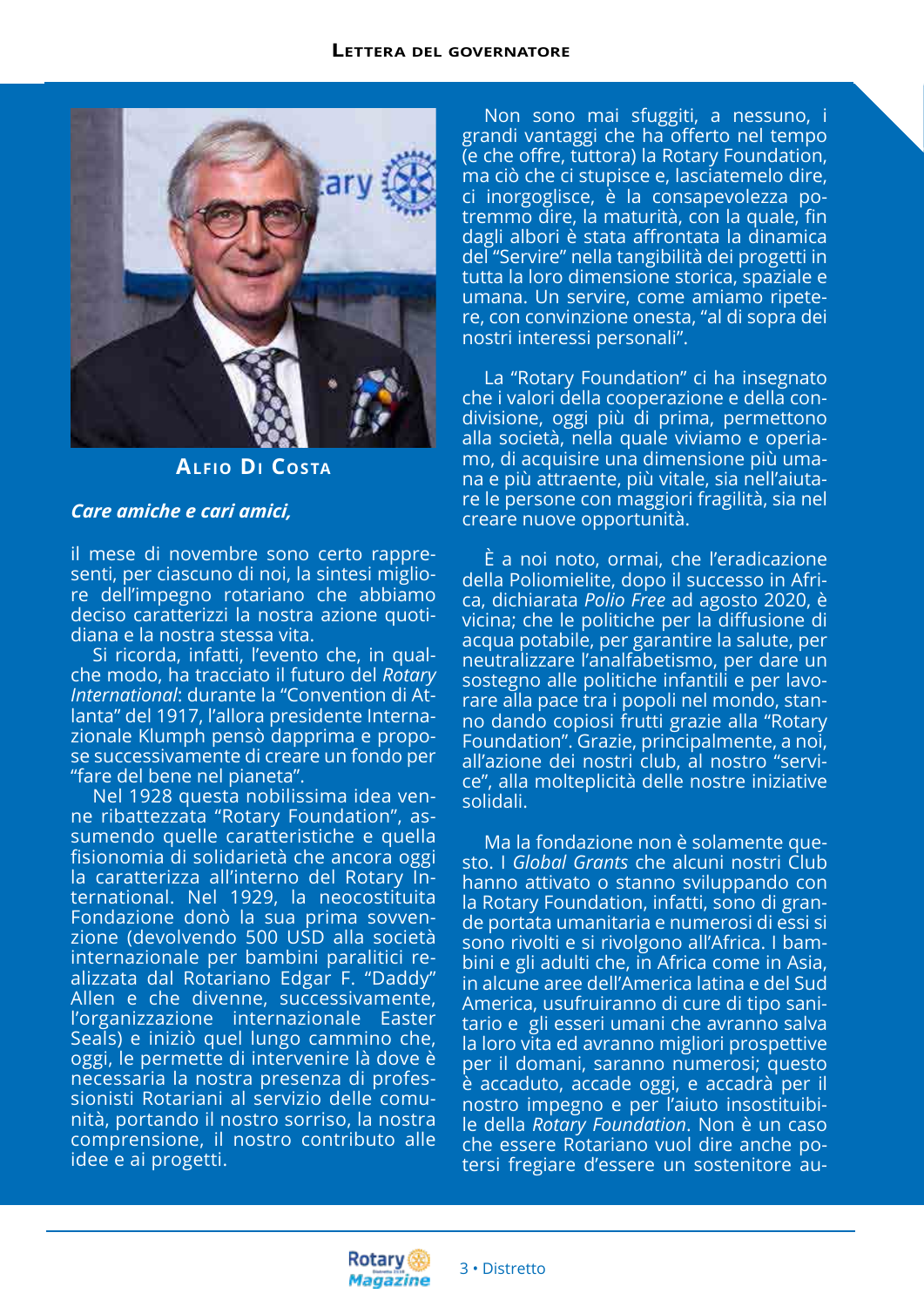tentico, sincero e attivo della Fondazione. Non, dunque, una tantum. Una occasione tra altre. Ma una perseverante attenzione al mondo, attraverso l'occhio attento della Rotary Foundation.

Da quel primo progetto di soli 500 dollari (sembrano pochi, oggi, non lo erano quasi un secolo fa) ai progetti attuali (quelli che, a vario titolo e in varia modalità, sosteniamo) che, nel mondo, si basano su investimenti per centinaia di milioni di dollari, sono innumerevoli e importantissimi i progetti che vengono implementati nelle sette aree focus: Costruzione della pace e prevenzione dei conflitti, Prevenzione e cura delle malattie, Acqua, servizi igienici e igiene, Salute materna e infantile, Alfabetizzazione e educazione di base, Sviluppo economico comunitario, Sostegno ambientale.

Il Rotary, attraverso la Rotary Foundation, interpretando, come ho ricordato al termine del video degli inni per questo anno rotariano, non fa beneficenza, fornisce derrate alimentari o macchinari; il Rotary, grazie a ciascuno di noi, ai nostri professionisti nel mondo, sviluppa progetti, sostiene gli esseri umani e li ajuta a prendere consapevolezza della propria dignità edificando, con loro, un futuro migliore grazie al sostegno alle loro iniziative, incoraggiando le opportunità per una ripresa che, prima ancora che economica, debba essere immancabilmente umana e sociale.

Care amiche e cari amici, il motto di questo anno pare coincidere con la personificazione dell'ideale e della mission della Rotary Foundation: "Il Rotary crea opportunità". Senza ombra di dubbio alcuno, è l'intelletto che progetta e la mano che agisce. Insieme possiamo, ne sono certo e convinto, dare corpo e anima al dono più vero che possiamo fare al mondo: la solidarietà nell'amicizia.

Un caro saluto e buona attività per la Fondazione a tutti.



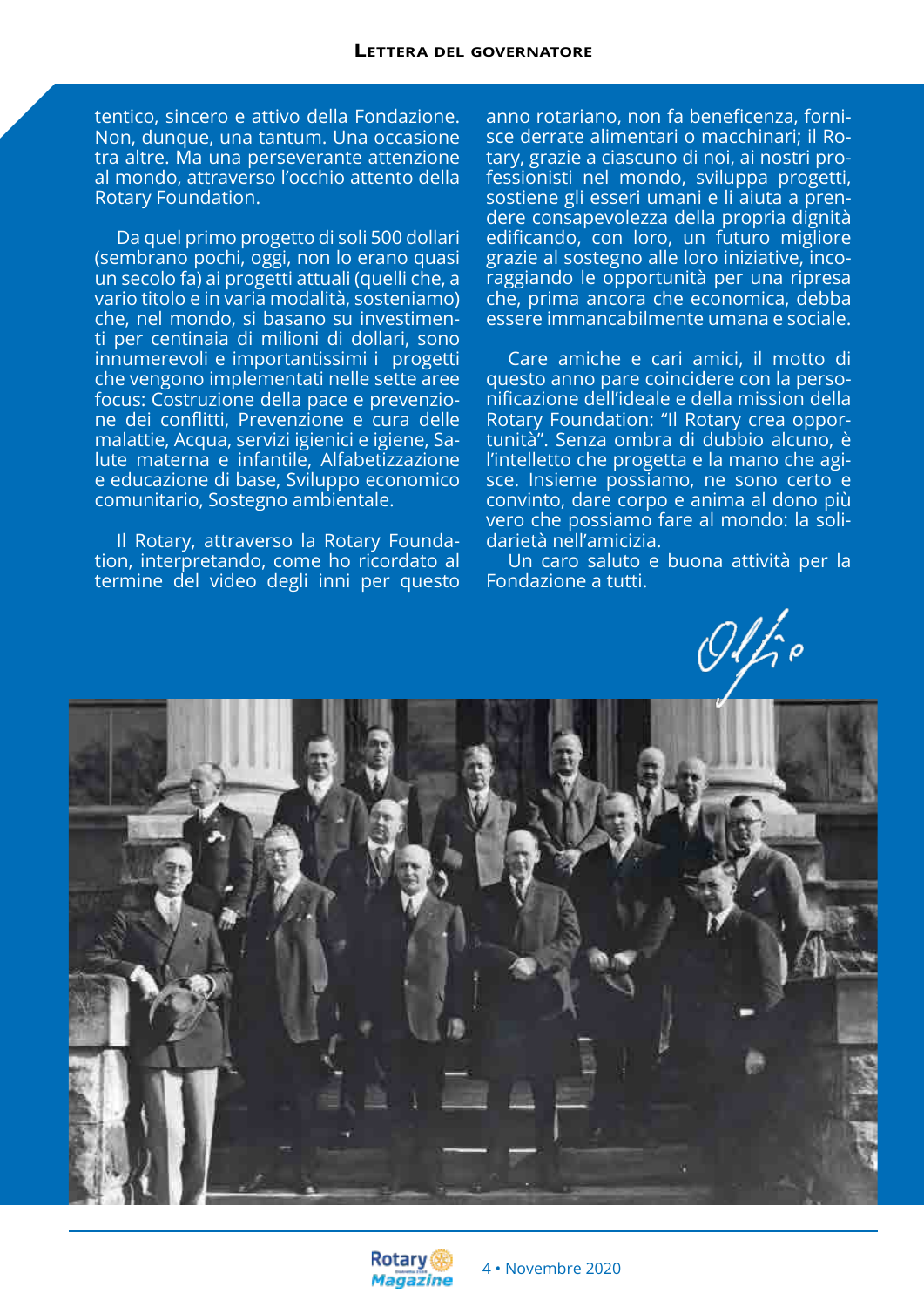

## **Alfio Di Costa**

## *My Dear Rotarian Friends,*

The month of November represents, for each of us,the better summary of Rotarian commitment that, as we have decided, characterizes our daily action, our life.

In fact I want to remember the event which,in same way, chartered the future of Rotary International during the "Atlanta Convention" in 1917, when the then International President Klumph thought first and then proposed to create a fund "to do good on the planet".

In 1928 this very noble idea was renamed "Rotary Foundation"assuming those features and physiognomies of solidarity which, still today, characterizes it inside Rotary International.

In 1929 the newly established Foundation donated its first grant (500USD to the International society for paralytic children achieved from the Rotarian Edgar F, "Daddy" Allen, and then it became the International organization Ester Seals) starting that long journey, which, today it allows it to intervene where our presence of Rotarian professionals is necessary at the service of communities, bringing our smile, our understanding, our contribution to ideas and projects.

The great advantages, which Rotary

Foundation offered over time (and which still offers today) never escape anyone; but what amazes us and, let me say it, what makes us proud is the awareness, we could also say the maturity with which, since the very beginning, the dynamic of "service" was faced, in the tangibility of projects in all their historical, space and human dimension.

"To serve", as we love to repeat, with honest belief, "above our personal interests".

Rotary Foundation taught us the sharing values of cooperation, which, today more than before, allow the society, where we live and work, to acquire a more human, more attractive vital dimension, either in helping more fragile people or to create new opportunities.

We all know that polio eradication, after our success in Africa, declared Polio Free from August 2020, is close, that the drinking water policies to guarantee the health, to neutralize illiteracy, to support child policies, to work for peace, among people in the world, are paying off thanks to Rotary Foundation. This may happen thanks to us, to the action of our clubs, our "service", our multiplicity of solidarity initiatives.

But Foundation in not only this. Global Grants, which some of our clubs have activated or are developing with Rotary Foundation, in fact, are of great humanitatian significance. Many of them are aimed at Africa.

Children and adults who, in Africa as in Asia, in some areas of Latin America and of South America, will get health care and the numerous human beings, who will have safe their life with better prospectives for Tomorrow, will be numerous.

This is what happened, which happens today and will happen for our commitment and for the irreplaceable help of Rotary Foundation.

To be Rotarian means to be able to boast of being a true sincere active supporter of the Foundation.

We all have not a one-time opportunity, an opportunity among others, but a constant attention to the world, through the careful eye of Rotary Foundation.